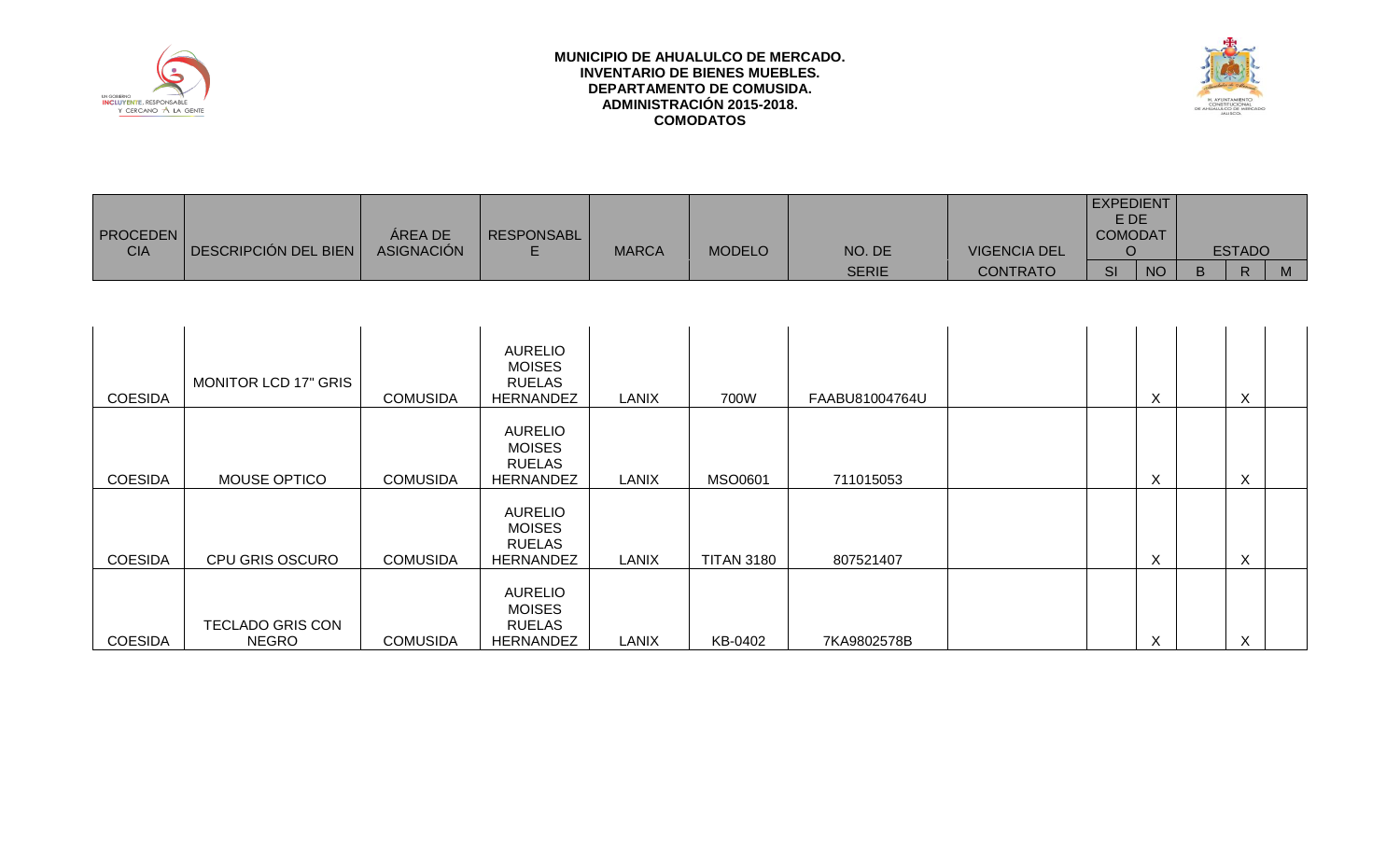



| <b>PROCEDEN</b><br><b>CIA</b> | DESCRIPCIÓN DEL BIEN                                                  | ÁREA DE<br><b>ASIGNACIÓN</b>        | <b>RESPONSABL</b><br>E                                               | <b>MARCA</b>   | <b>MODELO</b>   | NO. DE          | <b>VIGENCIA DEL</b> | EXPEDIENT<br>E DE<br><b>COMODAT</b><br>$\circ$ |                           |              | <b>ESTADO</b>             |   |
|-------------------------------|-----------------------------------------------------------------------|-------------------------------------|----------------------------------------------------------------------|----------------|-----------------|-----------------|---------------------|------------------------------------------------|---------------------------|--------------|---------------------------|---|
|                               |                                                                       |                                     |                                                                      |                |                 | <b>SERIE</b>    | <b>CONTRATO</b>     | <b>SI</b>                                      | <b>NO</b>                 | $\mathsf{B}$ | $\mathsf{R}$              | M |
|                               |                                                                       |                                     |                                                                      |                |                 |                 |                     |                                                |                           |              |                           |   |
| <b>COESIDA</b>                | <b>5 ESCRITORIOS</b><br><b>SEMINUEVOS</b>                             | <b>DIF Y SALUD</b><br><b>MENTAL</b> | <b>AURELIO</b><br><b>MOISES</b><br><b>RUELAS</b><br><b>HERNANDEZ</b> | NO TIENE       | NO TIENE        | NO TIENE        |                     |                                                | $\times$                  |              | $\boldsymbol{X}$          |   |
| <b>COESIDA</b>                | TELEVISOR 20" NEGRO                                                   | <b>COMUSIDA</b>                     | <b>AURELIO</b><br><b>MOISES</b><br><b>RUELAS</b><br><b>HERNANDEZ</b> | <b>PHILIPS</b> | 20LX27          | 10064216        |                     |                                                | $\times$                  |              | $\boldsymbol{\mathsf{X}}$ |   |
| <b>COESIDA</b>                | MODULO DE<br><b>INFORMACION CON</b><br>CALCOMANIAS<br><b>IMPRESAS</b> | <b>COMUSIDA</b>                     | <b>AURELIO</b><br><b>MOISES</b><br><b>RUELAS</b><br><b>HERNANDEZ</b> | NO TIENE       | NO TIENE        | NO TIENE        |                     |                                                | $\times$                  |              | $\boldsymbol{\mathsf{X}}$ |   |
| <b>COESIDA</b>                | <b>REVISTERO</b>                                                      | <b>COMUSIDA</b>                     | <b>AURELIO</b><br><b>MOISES</b><br><b>RUELAS</b><br><b>HERNANDEZ</b> | NO TIENE       | <b>NO TIENE</b> | <b>NO TIENE</b> |                     |                                                | $\boldsymbol{\mathsf{X}}$ |              | $\mathsf{X}$              |   |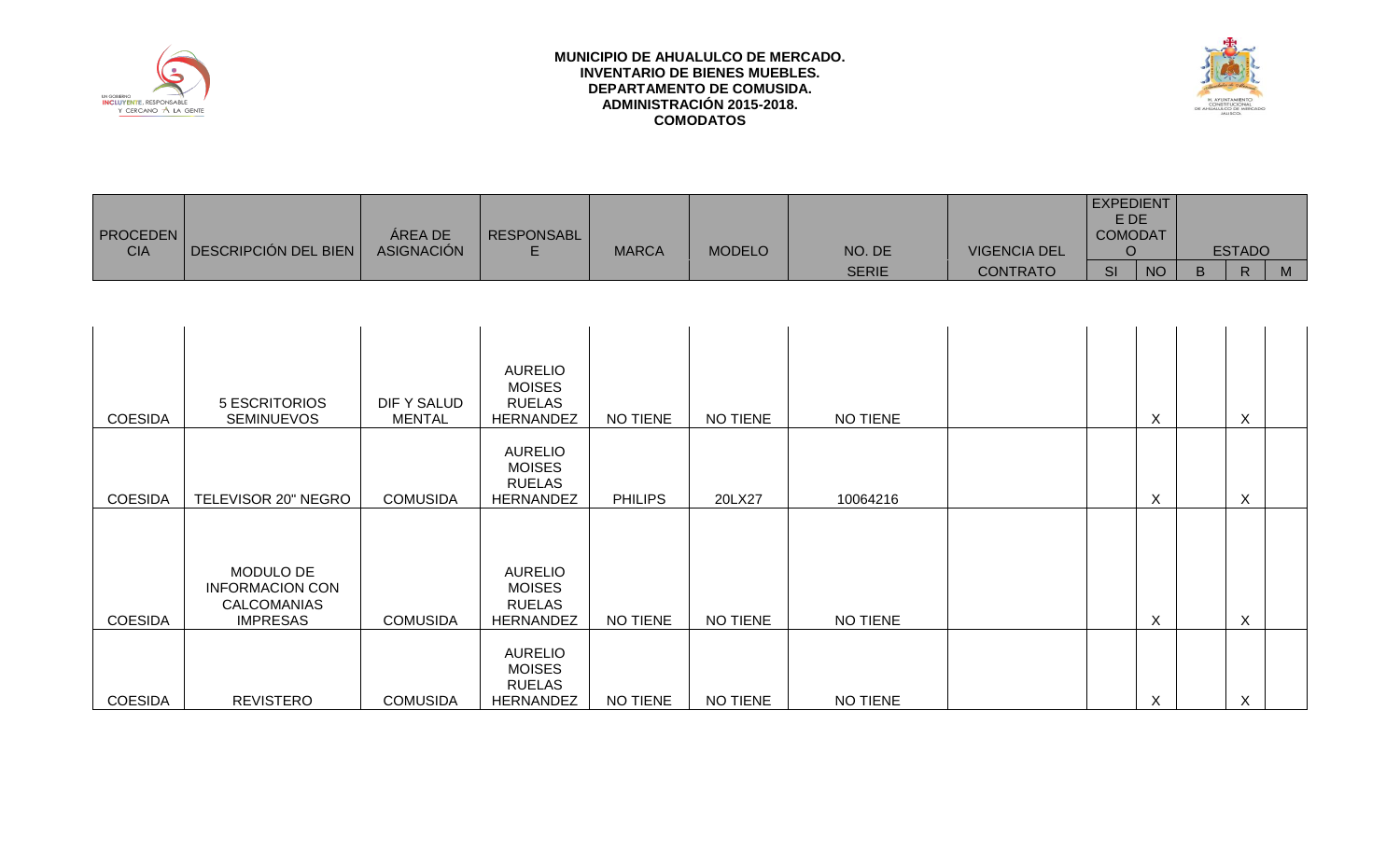



| <b>PROCEDEN</b> |                      | AREA DE           | <b>RESPONSABL</b> |              |               |              |                     | <b>EXPEDIENT</b><br>E DE<br><b>COMODAT</b> |               |   |
|-----------------|----------------------|-------------------|-------------------|--------------|---------------|--------------|---------------------|--------------------------------------------|---------------|---|
| <b>CIA</b>      | DESCRIPCIÓN DEL BIEN | <b>ASIGNACIÓN</b> |                   | <b>MARCA</b> | <b>MODELO</b> | NO. DE       | <b>VIGENCIA DEL</b> |                                            | <b>ESTADO</b> |   |
|                 |                      |                   |                   |              |               | <b>SERIE</b> | <b>CONTRATO</b>     | <b>NO</b><br><b>SI</b>                     | D             | M |

| <b>COESIDA</b> | <b>JUEGO DE LA</b><br><b>DIVERSIDAD</b>                      | <b>COMUSIDA</b> | <b>AURELIO</b><br><b>MOISES</b><br><b>RUELAS</b><br>HERNANDEZ        | <b>NO TIENE</b> | NO TIENE | NO TIENE |  | X |   | X |  |
|----------------|--------------------------------------------------------------|-----------------|----------------------------------------------------------------------|-----------------|----------|----------|--|---|---|---|--|
| <b>COESIDA</b> | LONA LAZO ROJO                                               | <b>COMUSIDA</b> | <b>AURELIO</b><br><b>MOISES</b><br><b>RUELAS</b><br><b>HERNANDEZ</b> | <b>NO TIENE</b> | NO TIENE | NO TIENE |  | X |   | X |  |
| <b>COESIDA</b> | LONA DE INFORMACION                                          | <b>COMUSIDA</b> | <b>AURELIO</b><br><b>MOISES</b><br><b>RUELAS</b><br><b>HERNANDEZ</b> | <b>NO TIENE</b> | NO TIENE | NO TIENE |  | X |   | X |  |
| <b>COESIDA</b> | ROTAFOLIO DE<br><b>INFORMACION DE</b><br><b>TUBERCULOSIS</b> | <b>COMUSIDA</b> | <b>AURELIO</b><br><b>MOISES</b><br><b>RUELAS</b><br><b>HERNANDEZ</b> | NO TIENE        | NO TIENE | NO TIENE |  | X | X |   |  |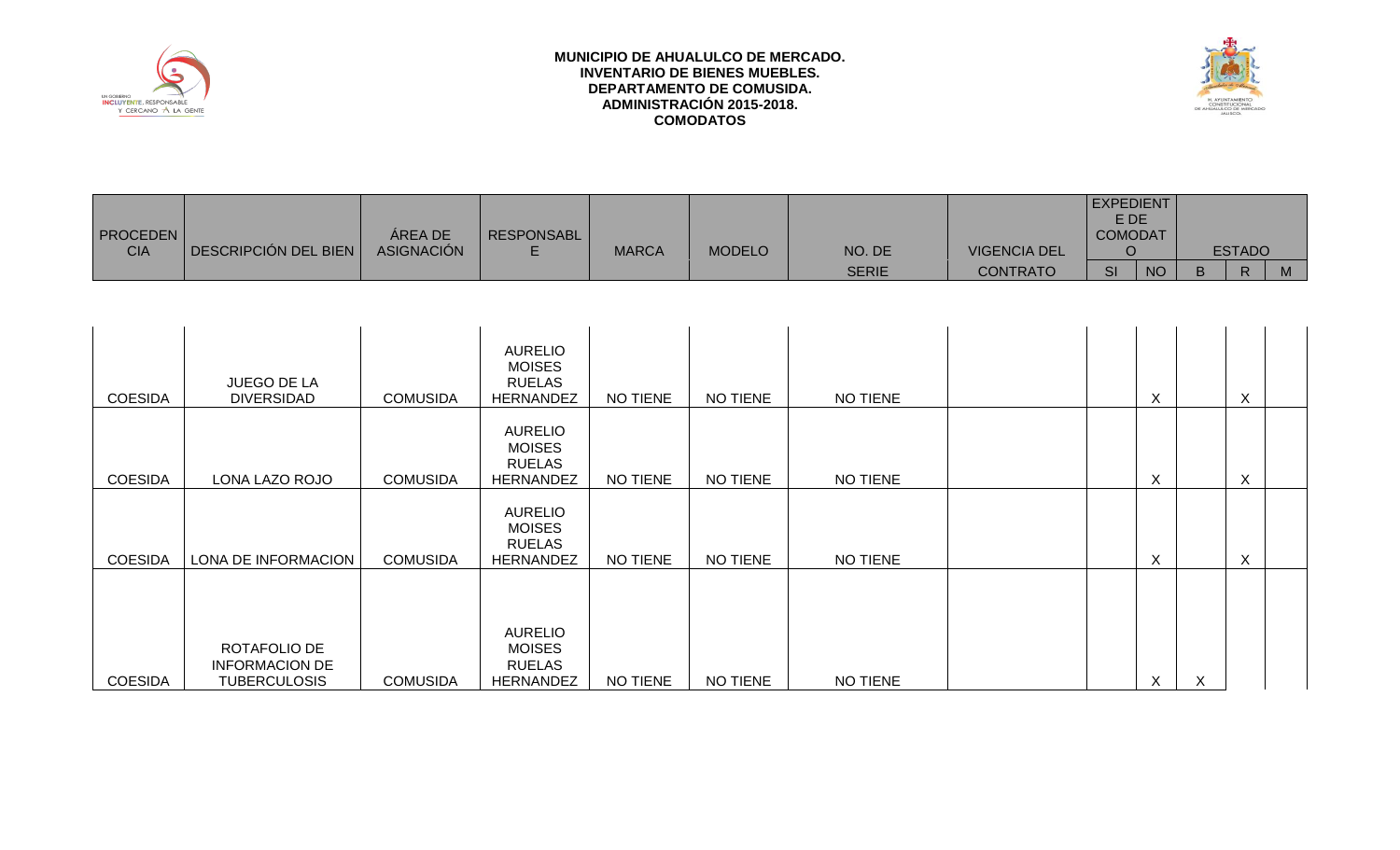



| <b>PROCEDEN</b><br><b>CIA</b>    | DESCRIPCIÓN DEL BIEN                                                                                                                                           | ÁREA DE<br><b>ASIGNACIÓN</b>       | <b>RESPONSABL</b><br>E                                                                                                         | <b>MARCA</b>         | <b>MODELO</b>        | NO. DE<br><b>SERIE</b> | <b>VIGENCIA DEL</b><br><b>CONTRATO</b> | <b>EXPEDIENT</b><br>E DE<br><b>COMODAT</b><br>$\circ$<br>SI | <b>NO</b>               | B            | <b>ESTADO</b><br>$\mathsf{R}$ | M |
|----------------------------------|----------------------------------------------------------------------------------------------------------------------------------------------------------------|------------------------------------|--------------------------------------------------------------------------------------------------------------------------------|----------------------|----------------------|------------------------|----------------------------------------|-------------------------------------------------------------|-------------------------|--------------|-------------------------------|---|
|                                  |                                                                                                                                                                |                                    |                                                                                                                                |                      |                      |                        |                                        |                                                             |                         |              |                               |   |
| <b>COESIDA</b><br><b>COESIDA</b> | <b>MOCHILA CON 2</b><br><b>JUEGOS DIDACTICOS</b><br>EN LONA DADOS Y<br>FICHAS DE PLASTICO<br><b>MOCHILA CON 2</b><br><b>JUEGOS DIDACTICOS</b><br>EN LONA DADOS | <b>COMUSIDA</b><br><b>COMUSIDA</b> | <b>AURELIO</b><br><b>MOISES</b><br><b>RUELAS</b><br>HERNANDEZ<br><b>AURELIO</b><br><b>MOISES</b><br><b>RUELAS</b><br>HERNANDEZ | NO TIENE<br>NO TIENE | NO TIENE<br>NO TIENE | NO TIENE<br>NO TIENE   |                                        |                                                             | $\sf X$<br>$\mathsf{X}$ | $\mathsf{X}$ | $\mathsf{X}$                  |   |
| <b>COESIDA</b>                   | 2 LIBROS HOMBRE<br><b>CONCIENCIA Y</b><br><b>ENCUENTROS</b>                                                                                                    | <b>COMUSIDA</b>                    | <b>AURELIO</b><br><b>MOISES</b><br><b>RUELAS</b><br><b>HERNANDEZ</b>                                                           | NO TIENE             | <b>NO TIENE</b>      | NO TIENE               |                                        |                                                             |                         |              |                               |   |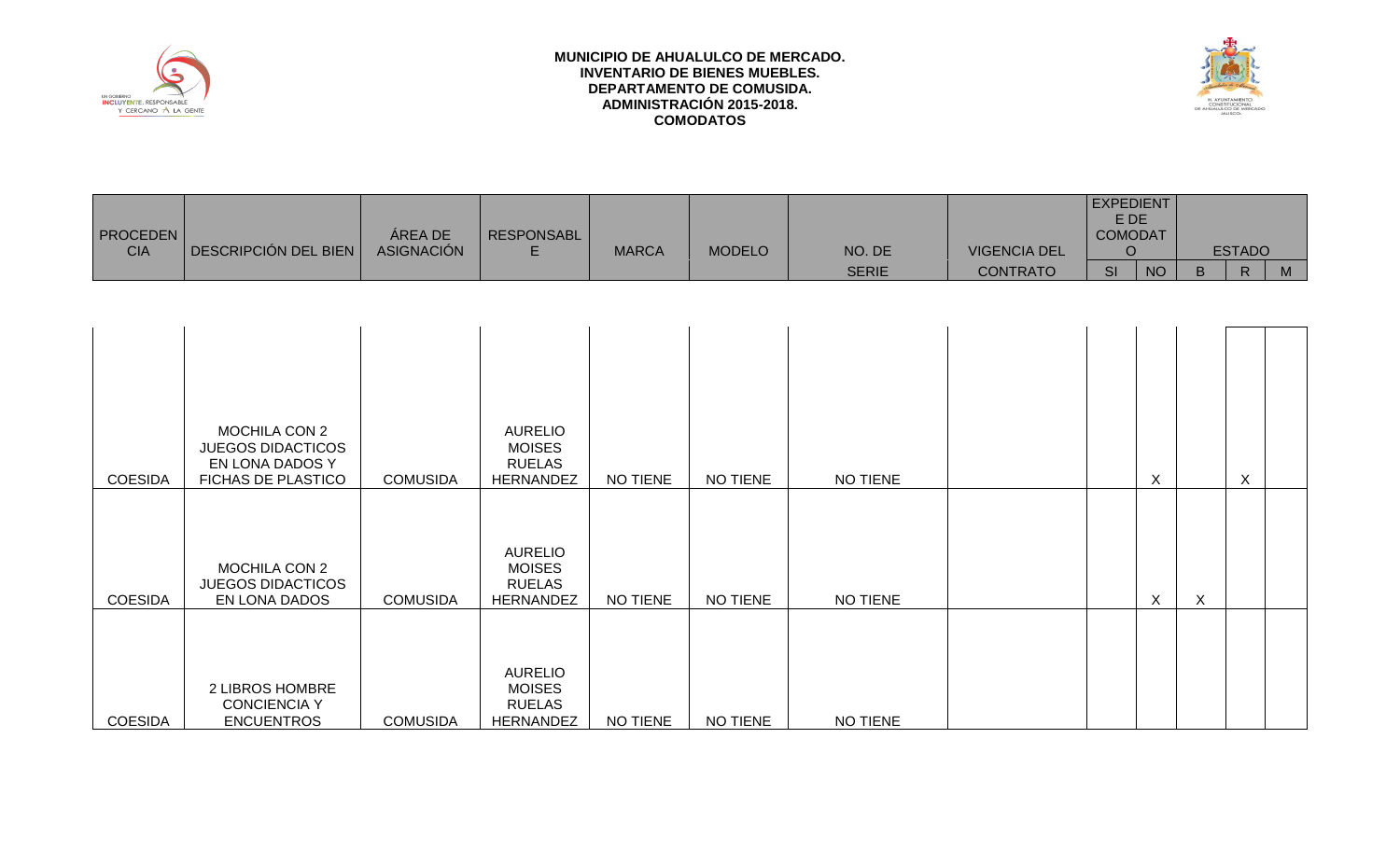

COESIDA

1 LIBRO SALVA A TU

BEBE DEL VIH COMUSIDA

AURELIO MOISES RUELAS

# **MUNICIPIO DE AHUALULCO DE MERCADO. INVENTARIO DE BIENES MUEBLES. DEPARTAMENTO DE COMUSIDA. ADMINISTRACIÓN 2015-2018. COMODATOS**



| <b>PROCEDEN</b><br><b>CIA</b> | DESCRIPCIÓN DEL BIEN                                            | ÁREA DE<br><b>ASIGNACIÓN</b> | <b>RESPONSABL</b><br>E.                                              | <b>MARCA</b>    | <b>MODELO</b> | NO. DE       | <b>VIGENCIA DEL</b> | <b>EXPEDIENT</b><br>E DE<br><b>COMODAT</b><br>$\circ$ |           |   | <b>ESTADO</b> |   |
|-------------------------------|-----------------------------------------------------------------|------------------------------|----------------------------------------------------------------------|-----------------|---------------|--------------|---------------------|-------------------------------------------------------|-----------|---|---------------|---|
|                               |                                                                 |                              |                                                                      |                 |               | <b>SERIE</b> | <b>CONTRATO</b>     | SI                                                    | <b>NO</b> | B | $\mathsf{R}$  | M |
|                               |                                                                 |                              |                                                                      |                 |               |              |                     |                                                       |           |   |               |   |
| <b>COESIDA</b>                | 4 LIBROS EL ENCANTO<br><b>IRRESISTIBLE DEL</b><br><b>CONDON</b> | <b>COMUSIDA</b>              | <b>AURELIO</b><br><b>MOISES</b><br><b>RUELAS</b><br><b>HERNANDEZ</b> | <b>NO TIENE</b> | NO TIENE      | NO TIENE     |                     |                                                       |           |   |               |   |
| <b>COESIDA</b>                | 1 MANUAL DE<br>ORGANIZACIÓN DE<br><b>COMUSIDAS</b>              | <b>COMUSIDA</b>              | <b>AURELIO</b><br><b>MOISES</b><br><b>RUELAS</b><br><b>HERNANDEZ</b> | <b>NO TIENE</b> | NO TIENE      | NO TIENE     |                     |                                                       |           |   |               |   |
| <b>COESIDA</b>                | 1 LIBRO SIDA EL GRAN<br><b>DESAFIO</b>                          | <b>COMUSIDA</b>              | <b>AURELIO</b><br><b>MOISES</b><br><b>RUELAS</b><br><b>HERNANDEZ</b> | <b>NO TIENE</b> | NO TIENE      | NO TIENE     |                     |                                                       | X         | X |               |   |

HERNANDEZ NO TIENE NO TIENE NO TIENE X X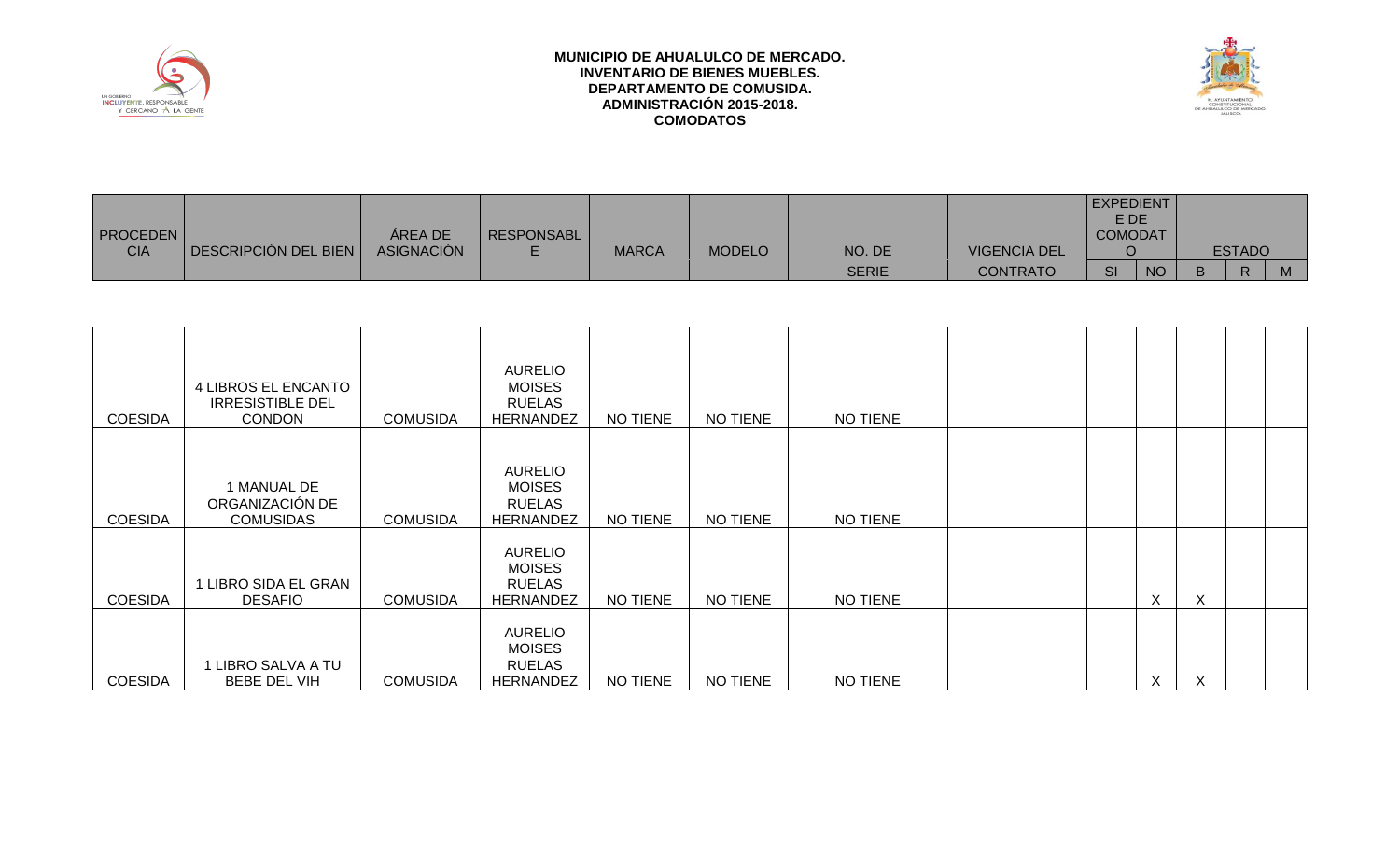



|                 |                      |                   |                   |              |               |              |                     | EXPEDIENT      |           |    |               |  |
|-----------------|----------------------|-------------------|-------------------|--------------|---------------|--------------|---------------------|----------------|-----------|----|---------------|--|
|                 |                      |                   |                   |              |               |              |                     | E DE           |           |    |               |  |
| <b>PROCEDEN</b> |                      | <b>AREA DE</b>    | <b>RESPONSABL</b> |              |               |              |                     | <b>COMODAT</b> |           |    |               |  |
| <b>CIA</b>      | DESCRIPCIÓN DEL BIEN | <b>ASIGNACIÓN</b> |                   | <b>MARCA</b> | <b>MODELO</b> | NO. DE       | <b>VIGENCIA DEL</b> |                |           |    | <b>ESTADO</b> |  |
|                 |                      |                   |                   |              |               | <b>SERIE</b> | CONTRATO            | <b>SI</b>      | <b>NO</b> | B. | D             |  |

| <b>COESIDA</b> | 1 LIBRO AGONIA<br><b>MUERTE Y DUELO</b>                         | <b>COMUSIDA</b> | <b>AURELIO</b><br><b>MOISES</b><br><b>RUELAS</b><br><b>HERNANDEZ</b> | NO TIENE | NO TIENE        | NO TIENE        |  | X | X |  |
|----------------|-----------------------------------------------------------------|-----------------|----------------------------------------------------------------------|----------|-----------------|-----------------|--|---|---|--|
| <b>COESIDA</b> | 1 LIBRO GENERO Y<br><b>SALUD</b>                                | <b>COMUSIDA</b> | <b>AURELIO</b><br><b>MOISES</b><br><b>RUELAS</b><br><b>HERNANDEZ</b> | NO TIENE | NO TIENE        | NO TIENE        |  | X | X |  |
| <b>COESIDA</b> | 1 MANUAL PARA LA<br><b>ELABORACION DE</b><br>PROYECTOS SOCIALES | <b>COMUSIDA</b> | <b>AURELIO</b><br><b>MOISES</b><br><b>RUELAS</b><br><b>HERNANDEZ</b> | NO TIENE | <b>NO TIENE</b> | <b>NO TIENE</b> |  | X | X |  |
| <b>COESIDA</b> | 2 LIBROS EL VIH Y LOS<br><b>DERECHOS HUMANOS</b>                | <b>COMUSIDA</b> | <b>AURELIO</b><br><b>MOISES</b><br><b>RUELAS</b><br><b>HERNANDEZ</b> | NO TIENE | NO TIENE        | <b>NO TIENE</b> |  | X | X |  |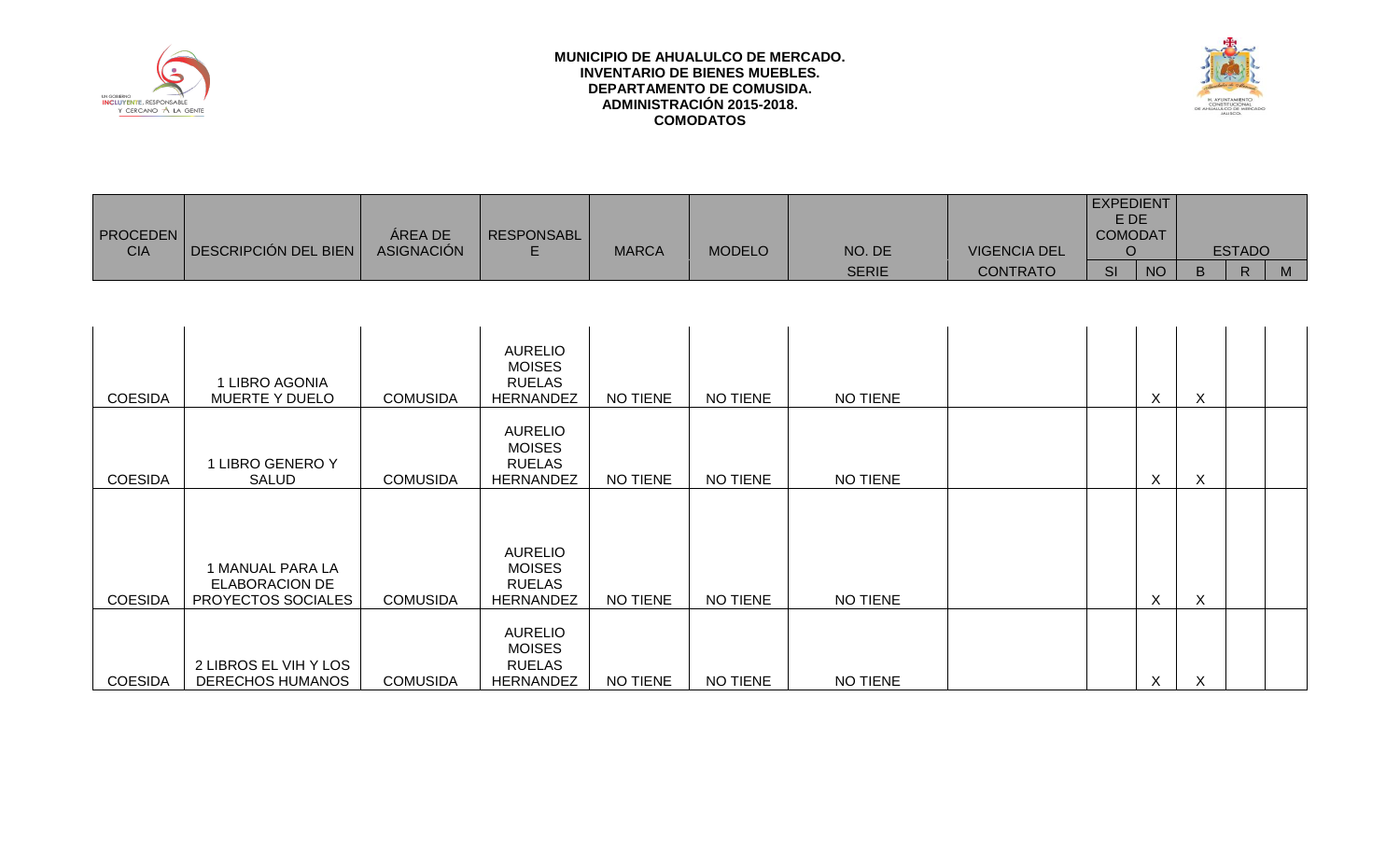



**EXPEDIENT** 

| <b>PROCEDEN</b><br><b>CIA</b> | <b>DESCRIPCIÓN DEL BIEN</b>                                                                                 | ÁREA DE<br><b>ASIGNACIÓN</b> | <b>RESPONSABL</b><br>E                                               | <b>MARCA</b> | <b>MODELO</b> | NO. DE       | <b>VIGENCIA DEL</b> | E DE<br><b>COMODAT</b><br>$\circ$ | __                        |         | <b>ESTADO</b> |   |
|-------------------------------|-------------------------------------------------------------------------------------------------------------|------------------------------|----------------------------------------------------------------------|--------------|---------------|--------------|---------------------|-----------------------------------|---------------------------|---------|---------------|---|
|                               |                                                                                                             |                              |                                                                      |              |               | <b>SERIE</b> | <b>CONTRATO</b>     | SI                                | <b>NO</b>                 | B       | $\mathsf{R}$  | M |
|                               |                                                                                                             |                              |                                                                      |              |               |              |                     |                                   |                           |         |               |   |
| <b>COESIDA</b>                | 1 GUIA PARA LA<br><b>IMPLEMENTACION DEL</b><br><b>TEATRO GUIÑOL</b>                                         | <b>COMUSIDA</b>              | <b>AURELIO</b><br><b>MOISES</b><br><b>RUELAS</b><br><b>HERNANDEZ</b> | NO TIENE     | NO TIENE      | NO TIENE     |                     |                                   | $\boldsymbol{\mathsf{X}}$ | X       |               |   |
| <b>COESIDA</b>                | 1 MANUAL CONTROL DE<br>CALIDAD DEL CONDON                                                                   | <b>COMUSIDA</b>              | <b>AURELIO</b><br><b>MOISES</b><br><b>RUELAS</b><br><b>HERNANDEZ</b> | NO TIENE     | NO TIENE      | NO TIENE     |                     |                                   | $\times$                  | X       |               |   |
| <b>COESIDA</b>                | 1 LIBRO TEMAS DE<br><b>SALUD PARA</b><br><b>ESTUDIANTES DE</b><br><b>EDUCACION MEDIA</b><br><b>SUPERIOR</b> | <b>COMUSIDA</b>              | <b>AURELIO</b><br><b>MOISES</b><br><b>RUELAS</b><br><b>HERNANDEZ</b> | NO TIENE     | NO TIENE      | NO TIENE     |                     |                                   | $\boldsymbol{\mathsf{X}}$ | $\sf X$ |               |   |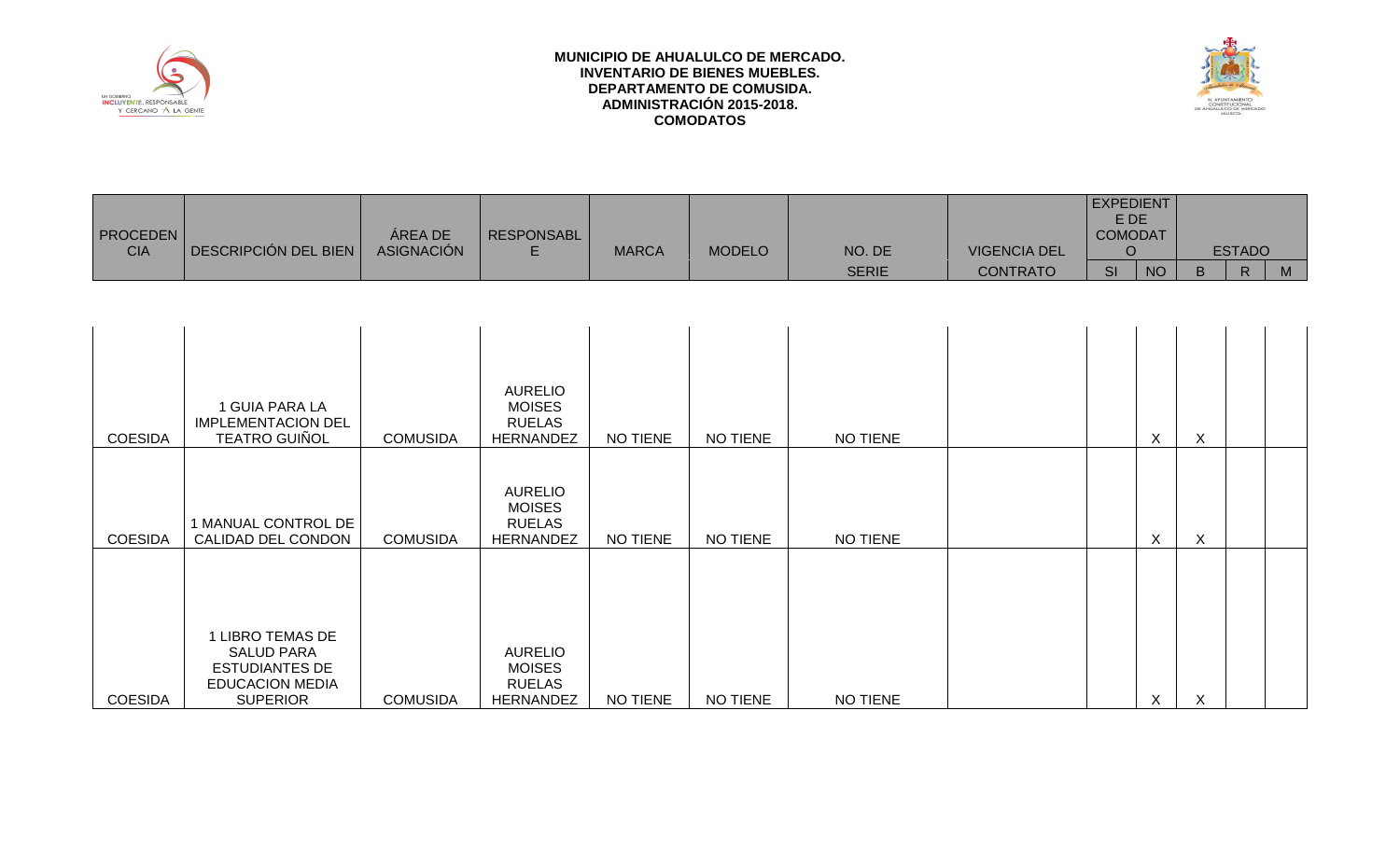



| <b>PROCEDEN</b><br><b>CIA</b> | DESCRIPCIÓN DEL BIEN                                                                          | ÁREA DE<br><b>ASIGNACIÓN</b> | <b>RESPONSABL</b><br>E.                                              | <b>MARCA</b>    | <b>MODELO</b> | NO. DE       | <b>VIGENCIA DEL</b> | <b>EXPEDIENT</b><br>E DE<br><b>COMODAT</b><br>$\circ$ |             |              | <b>ESTADO</b> |   |
|-------------------------------|-----------------------------------------------------------------------------------------------|------------------------------|----------------------------------------------------------------------|-----------------|---------------|--------------|---------------------|-------------------------------------------------------|-------------|--------------|---------------|---|
|                               |                                                                                               |                              |                                                                      |                 |               | <b>SERIE</b> | <b>CONTRATO</b>     | <b>SI</b>                                             | <b>NO</b>   | B            | $\mathsf{R}$  | M |
|                               |                                                                                               |                              |                                                                      |                 |               |              |                     |                                                       |             |              |               |   |
| <b>COESIDA</b>                | 2 LIBROS NOTA DE<br><b>ORIETACION DEL</b><br><b>COMUSIDA SOBRE EL</b><br>VIH Y TRABAJO SEXUAL | <b>COMUSIDA</b>              | <b>AURELIO</b><br><b>MOISES</b><br><b>RUELAS</b><br>HERNANDEZ        | NO TIENE        | NO TIENE      | NO TIENE     |                     |                                                       | $\times$    | X            |               |   |
| <b>COESIDA</b>                | 1 LAS NIÑAS Y LOS<br>NIÑOS CONOCEMOS DE<br><b>VIH/SIDA Y LOS</b><br>DERECHOS HUMANOS          | <b>COMUSIDA</b>              | <b>AURELIO</b><br><b>MOISES</b><br><b>RUELAS</b><br>HERNANDEZ        | <b>NO TIENE</b> | NO TIENE      | NO TIENE     |                     |                                                       | $\mathsf X$ | $\mathsf{X}$ |               |   |
| <b>COESIDA</b>                | 1 LIBRO MEDIA TORTA<br>PARA LUPITA                                                            | <b>COMUSIDA</b>              | <b>AURELIO</b><br><b>MOISES</b><br><b>RUELAS</b><br><b>HERNANDEZ</b> | <b>NO TIENE</b> | NO TIENE      | NO TIENE     |                     |                                                       | X           | X            |               |   |